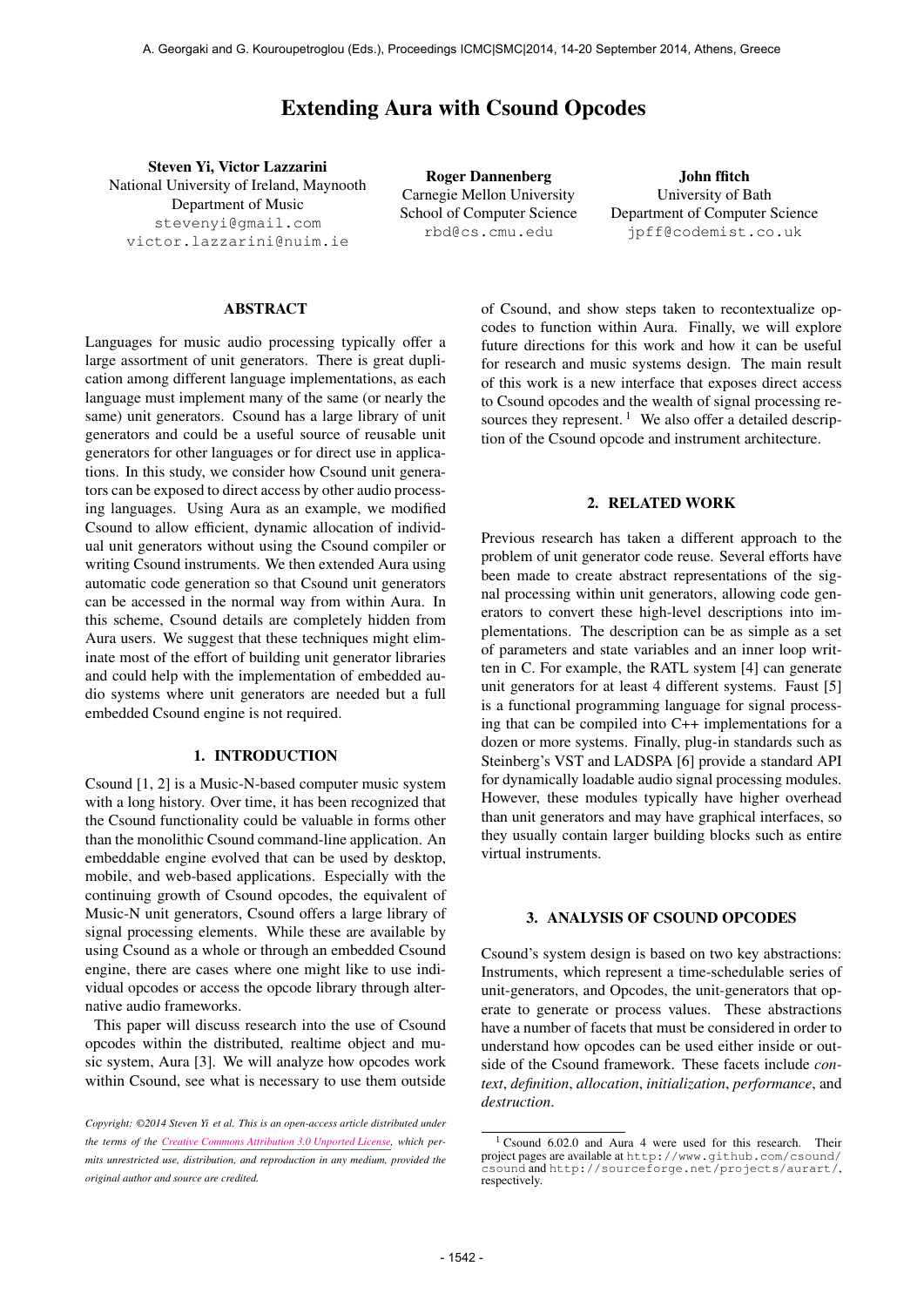#### 3.1 Context

When a user compiles and runs Csound orchestra language code, a series of steps take place that contextualizes each architectural layer. First, a CSOUND structure is allocated. This structure contains the complete state for a Csound engine instance. This includes current definitions of instruments and opcodes, live instances of instruments and opcodes, current run-time state, and management of resources such as function tables. Certain properties, such as the current sampling rate and block size (called ksmps in Csound), are set in the CSOUND structure and referenced globally.

The CSOUND structure also contains function pointers for a number of functions that are used by opcodes as well as by host programs. These include such things as allocating memory and other resources, querying state, processing FFT data, and so on. It is important to note that an opcode's initialization and performance functions can and do use the data and function pointers within the CSOUND structure.

After the CSOUND structure is initialized, Csound Orchestra code is then compiled. This reads in definitions of instruments and user-defined opcodes, as well as global resources and opcodes to run once at the start of Csound's performance. At this point, the CSOUND structure contains definitions of instruments and user-defined opcodes, but does not yet contain any instances of those definitions.

Next, Csound score code may be read in and processed. This information will be used to trigger events at runtime, including instantiation or forced destruction of instrument instances, creation of function table resources, and ending the score (and thus stopping the Csound engine).

After all compilation is done, runtime begins. Before the initial run, opcodes found in the global code space (commonly called instrument 0) are executed. Next, Csound runs one audio block at a time. In that time, instrument instances may be scheduled to be instantiated or deactivated, and active instances will be run. Csound does not instantiate, deactivate, or run opcodes by themselves, but rather only as part of an instrument instance.

In addition to the CSOUND structure, opcodes may also read in information from the instrument instance they are a part of. This may include information such as if the instance of the instrument was initialized by MIDI, whether the instrument is in a held or releasing state, duration of note, and so on. More importantly, the value that is most often used from the instrument instance context is the local ksmps (buffer size) for the instrument instance. As Csound allows for setting local ksmps per instrument instance, all opcodes that work with audio-rate signals use the local ksmps value when calculating how much audio to render or process.

#### 3.2 Definition

Csound opcodes are defined using the OENTRY data structure, as seen in Figure 1.

The data structure is made up of:

```
typedef struct oentry {
   char *opname;<br>uint16 dsblksiz
   uint16 dsblksiz;<br>uint16 flags;
                 flags;<br>thread:
   uint8_ttchar
   char *outypes;<br>char *intypes;
   char *intypes;
   int (*iopadr)(CSOUND *, void *p);
int (*kopadr)(CSOUND *, void *p);
   int (*a\text{ or } (c\text{SOUND} *, \text{ void } *p);<br>
void *useropinfo; /* user opcoc
                                             \frac{1}{x} user opcode
       parameters */
} OENTRY;
```
Figure 1. Definition of OENTRY struct.

- opname the name of the opcode as used in Csound orchestra code
- dsblksize the size in bytes of the data structure to use with the opcode
- flags bit flag that describes resource reading/writing dependencies, used by Csound's automatic parallelization algorithm
- thread bit flag that describes if the opcode has init, k-rate, and a-rate performance functions
- outypes a string description of the types used for the output arguments of the opcode
- intypes a string description of the types used for the input arguments of the opcode
- iopadr, kopadr, aopadr function pointers to use for initialization and performance of the opcode

useropinfo additional data used for user-defined opcodes

An OENTRY describes an opcode, but is not the instance of an opcode used at run-time. Instead, the information from an OENTRY is used to create, initialize, and perform an OPDS data structure, which is the active instance of an opcode. This is similar to the difference between a class definition and and object instance in Object-Oriented Programming.

Figure 2 shows the OENTRY definition for the oscils opcode.

"oscils", S(OSCILS), 0, 5, "a", "iiio", (SUBR)oscils\_set, NULL, (SUBR)oscils },

Figure 2. OENTRY definition for the oscils opcode.

### 3.3 Allocation

The data structure for an opcode is allocated with a size equal to the OENTRY's dsblksize. The value for a dsblksize is set using sizeof() with a struct that will be passed into the opcode's initialization and performance functions. Note that it is the convention in Csound that the struct always starts with its first member being an instance of OPDS. This allows all opcode instances to be cast to OPDS and handled generically within the engine. Following the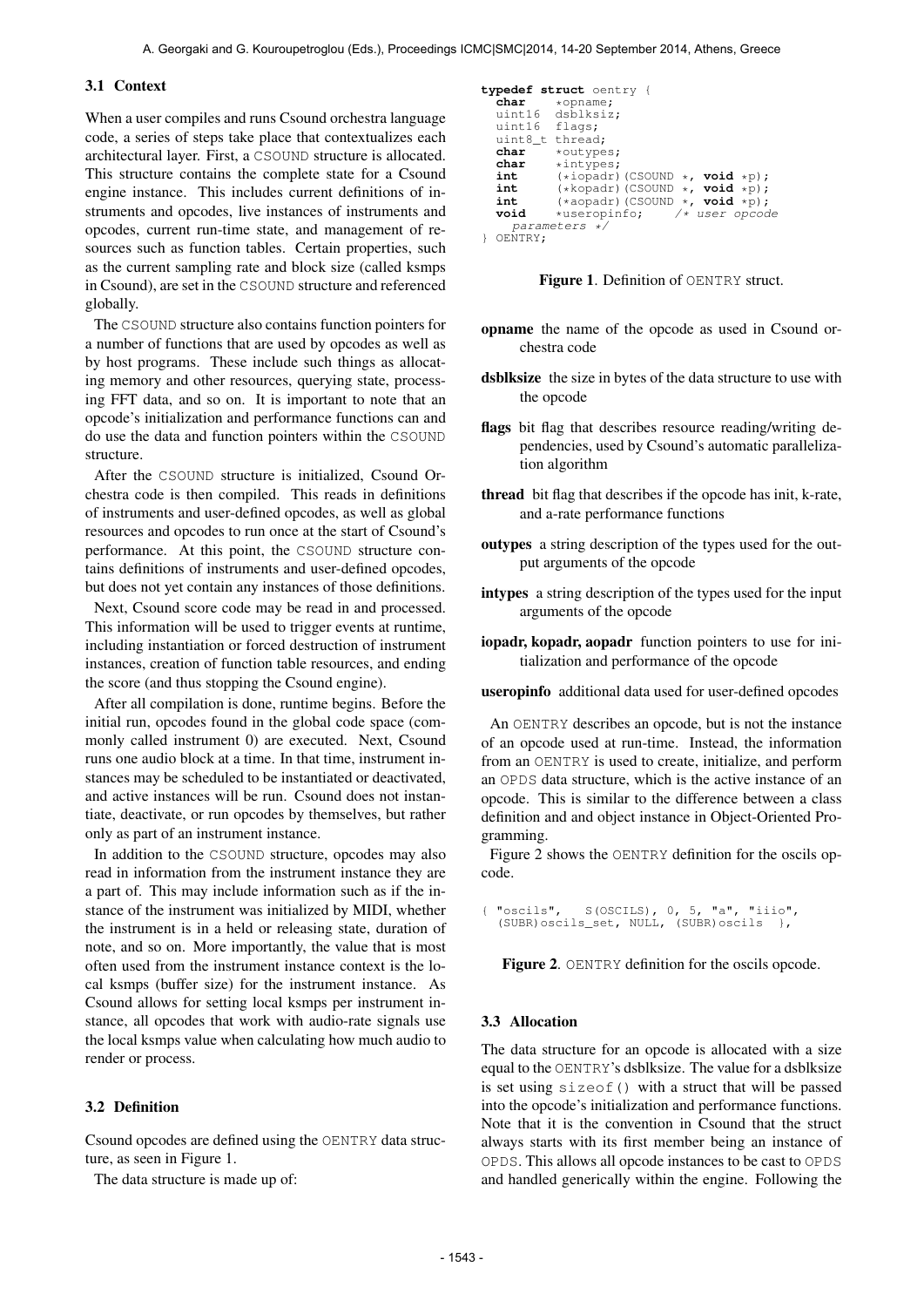OPDS are a set of pointers, one for each of the output and input arguments. These argument pointers are set by Csound at runtime, using the information defined in the intypes and outypes fields of the OENTRY. After the pointers for arguments to the opcode come any internal state data that the opcode will use between calls to its performance function. This layout of data is shown in Figure 3.

```
/* oscils opcode struct */
typedef struct {
   OPDS/* opcode args */<br>MYFLT *ar, *iam
   MYFLT *ar, *iamp, *icps, *iphs, *iflg;
/* internal variables */
   int use_double;
double xd, cd, vd;
  MYFLT x, c, v;
} OSCILS;
```
Figure 3. Definition for OSCILS struct, used for the oscils opcode.

Csound does not allocate memory for an opcode individually, but rather allocates a single large memory block for an entire instrument instance. The compiler tracks the total amount of memory required for an instance of an instrument. The total is a sum of the size of an INSDS struct, the dsblksize's of opcodes used within the instrument, and the sizes of types for the variables defined for the instrument. Upon allocation of the total memory block, the memory is then divided up using pointers to addresses within the block. As shown in Figure 4, the initial part of the memory is used as an instance of INSDS (the data structure for an instrument instance), the second part of the memory is used as variables, and the last part is used as opcode instances.



Figure 4. Memory block diagram for a Csound instrument instance.

The information for what opcodes and what variables are used in the instrument instance, as well as how to wire up the memory are all gathered up during the compilation phase. That information is stored with the instrument definition (the INSTRTXT data structure). Csound will allocate, then wire up the memory before any initialization of the instrument instance occurs.

#### 3.4 Initialization

Once the memory is allocated for an instrument and wired together by setting pointers, Csound runs through the list of opcodes and calls initialization functions (if the opcode has an init-function). As shown in Figure 1, the iopadr has a function signature where it takes in a pointer to a CSOUND struct, as well as a  $\text{void} \star$ . In general, the function used for the opcodes will have their second argument already cast to the type of the opcode's data structure. Figure 5 shows the initialization function of oscils with a second argument of OSCILS\*, not void\*.

```
int oscils set(CSOUND *csound, OSCILS *p);
```
Figure 5. Function prototype for oscils opcode's initialization function.

This step in the opcode's lifecycle is generally used to pre-compute values that can be reused at run-time, as well as allocate any further resources that the opcode may need. The opcode will use values set in the input-argument pointers, as well as write values out to the output-argument pointers.

#### 3.5 Performance

Csound's kperf() function is used to perform one buffer's worth of audio. In this time, active instances of an instrument are performed by running through each opcode for that instrument calling their performance function. This will map to the opcode's kopadr or aopadr function pointer, depending on what pointer was set for use during initialization. 2 The function is called with the same set of arguments as discussed in Section 3.4.

#### 3.6 Destruction

For opcodes, there are two aspects to destruction. The first may be considered a form of deinitialization when an instance of an instrument completes (for example, when a note stops). In this scenario, any opcode that has registered a deinitialization callback will have that callback executed. The callback may be used to perform cleanup of resources that might be valid only for that instance.

The other aspect to destruction is when the memory for an instance of an instrument is being freed. Within a score section, Csound does not destroy instances of instruments when they become inactive and deinitialized. Rather, the inactive instance is left in a pool and made available for reuse and reinitialization. The memory for an instance is actually freed only at the end of a score section or at the very end of score rendering. When it is freed, all opcode instances for the instrument are included as they are subparts of the larger instrument instance memory, as shown earlier in Figure 4.

# 4. RECONTEXTUALIZING THE OPCODE

By analyzing how Csound uses opcodes in Section 3, the following points were understood to be necessary for using opcodes outside of the Csound engine:

1. Opcodes are defined in OENTRYs. We will need to reference the OENTRY to be able to allocate, instantiate, and perform an opcode.

<sup>&</sup>lt;sup>2</sup> Csound has the ability to change what performance function is used by an opcode. This is done to optimize runtime code performance.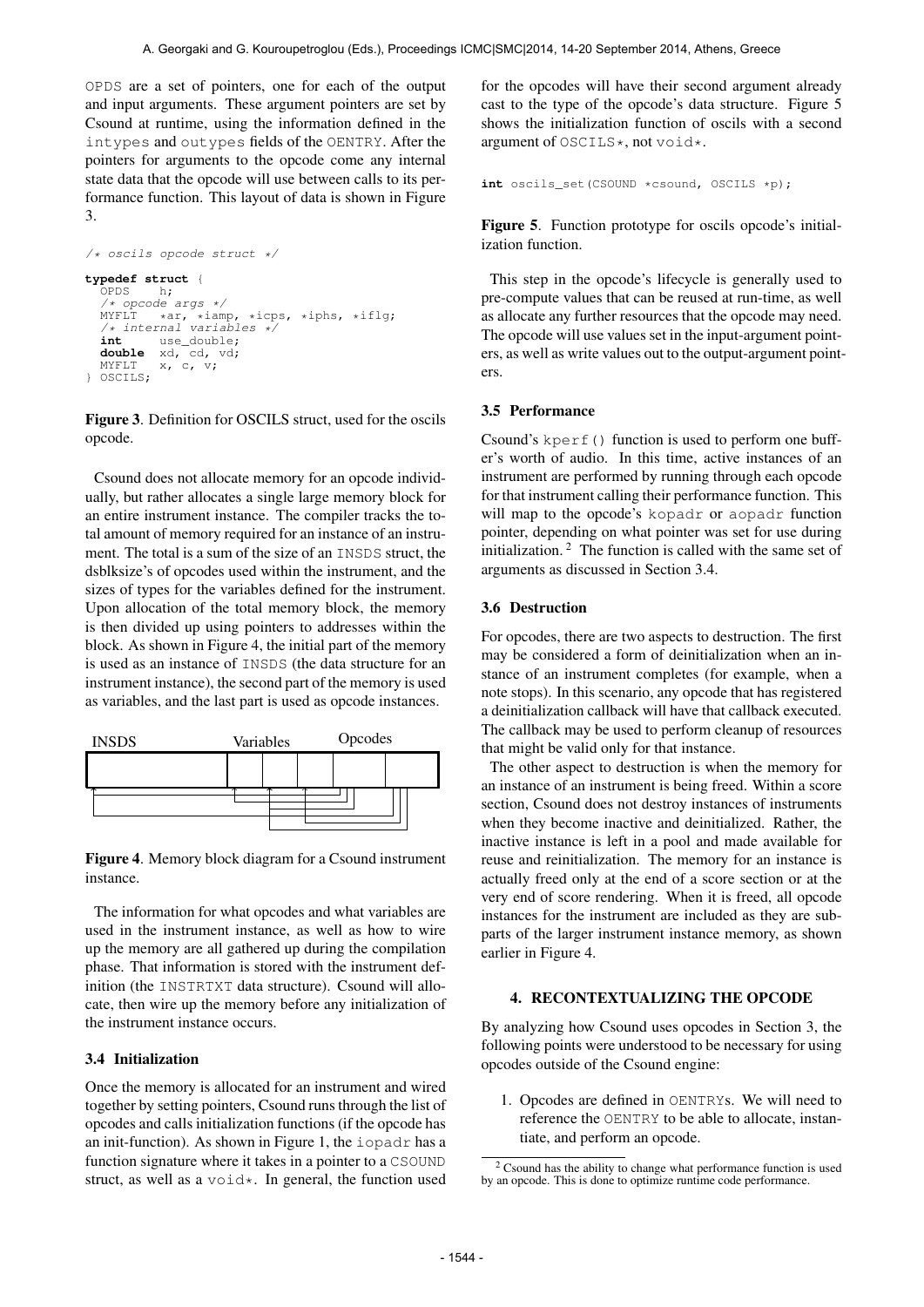- 2. The Csound engine does not allocate an opcode's data structure on its own, but rather as part of a larger block of memory for an instance of an entire instrument. However, we should be able to allocate memory to use for the data structure on its own, using the dsblcksize field from the OENTRY.
- 3. Besides the opcode's data structure, opcodes may also rely on three other data structures for operation. These include the CSOUND, INSDS, and OPDS data structures. As OPDS is already part of the opcode data structure, we will not have to handle allocation specifically outside of allocation of the opcode data structure. On the other hand, we will need to allocate an instance of CSOUND and INSDS to use the opcode.
- 4. The CSOUND structure is used as an argument to opcode's functions, as is the opcode's data structure. The INSDS will have to be wired to the OPDS data structure in the opcode. Additionally, opcode input and output arguments are allocated outside of the opcode data structure, and pointers are set within the data structure to make the values from the arguments available for use by the opcode's processing functions.

Understanding the above, we set out to create a basic set of C++ classes that could encapsulate a single opcode for use outside of Csound. To do this, we have to support the entire lifecycle of opcodes–allocation, initialization, performance, and destruction. We also have to honor the aspects of Csound's internal design to allow the opcode to perform *as if it were running within Csound*. Additionally, we want the design to be flexible enough to function within any desired music system context, and in particular, within Aura.

From here, we designed two layers of classes. The first layer is a generic Opcode layer capable of creating opcode instances that can be used on their own. The second layer builds upon the first to use those opcodes within Aura. While both layers were developed within the Aura 4 code base, the first layer was developed with the intention that it could be used within other applications, and could even be moved into Csound's code base as part of its public API.

# 4.1 OpcodeFactory and CSOpcode

#### The generic Opcode layer uses two classes,

OpcodeFactory and CSOpcode. OpcodeFactory is a utility class that handles allocation and pre-setup of CSOpcodes. In its constructor, it allocates and initializes a single CSOUND and INSDS that will be shared by all CSOpcodes. The CSOUND and INSDS within

OpcodeFactory uses a ksmps block size of 32 samples, matching the default value of Aura.<sup>3</sup> By creating a single instance of CSOUND and INSDS, all opcode instances share the same world-view as if they were part of a single Csound instrument instance. This was determined to be enough to allow the target set of opcodes to function properly when run on their own.

Outside of the constructor and destructor, the OpcodeFactory class has one public method, shown in Figure 6.

```
CSOpcode* createCsOpcode(char* opName, char*
    outArgTypes, char* inArgTypes);
```
Figure 6. Public methods for OpcodeFactory class.

The createCSOpcode() method requires that the calling code pass in the exact name, intypes, and outypes strings that matches those of the OENTRY to use for the opcode. This design places the responsibilty for choosing what version of an opcode (in the case of using a polymorphic opcode) on the caller. We chose this design as it worked best for the Serpent code generation system discussed further below in Section 5.4.

With the given arguments, the OpcodeFactory will search the list of opcodes in the CSOUND structure that matches those parameters. If a valid OENTRY is found, createCSOpcode() calls the CSOpcode constructor (shown in Figure 7) to create a CSOpcode instance, using the shared CSOUND and INSDS structures, as well as the found OENTRY. The factory will then return the CSOpcode to the factory's calling code. If a valid OENTRY is not found, the factory will instead return NULL.

CSOpcode(CSOUND\* csound, INSDS\* insds, OENTRY\* oentry);

#### Figure 7. Constructor for CSOpcode class.

The CSOpcode constructor allocates and sets up an instance of a Csound opcode. It stores a reference to the CSOUND structure to later pass in as an argument for the opcode's initialization and performance functions. It also allocates the opcode data structure and wires it up to the shared INSDS instance. Afterwards, using the the OENTRY's input and output argument type string, it determines the storage requirements in terms of Csound

MYFLT's<sup>4</sup>. Once the storage requirements are calculated, a block of memory is allocated for the total size of the input and output arguments (this is held in the MYFLT\* data member of the CSOpcode class). The argument pointers for the opcode are then configured to point to various addresses within the data block.

Note that the input and output argument types defined in an OENTRY describe allowable types. These types may be concrete types (i.e. i-, k-, or a-rate variables), optional argument of type x (i.e. the type specifier "o" means an optional i-rate variable that defaults to 0), or var-arg of type x (i.e. the type specifier "z" means an indefinite list of krate arguments).<sup>5</sup>

 $3$  For the purpose of research this was adequate to continue development, though this should be made configurable for general use.

<sup>&</sup>lt;sup>4</sup> In Csound, MYFLT is a macro defined to be either a float or double. <sup>5</sup> For more information about Csound's type specifications, please see<br>Engine/entry1.c and Engine/csound\_standard\_types.c files, found within the Csound source code.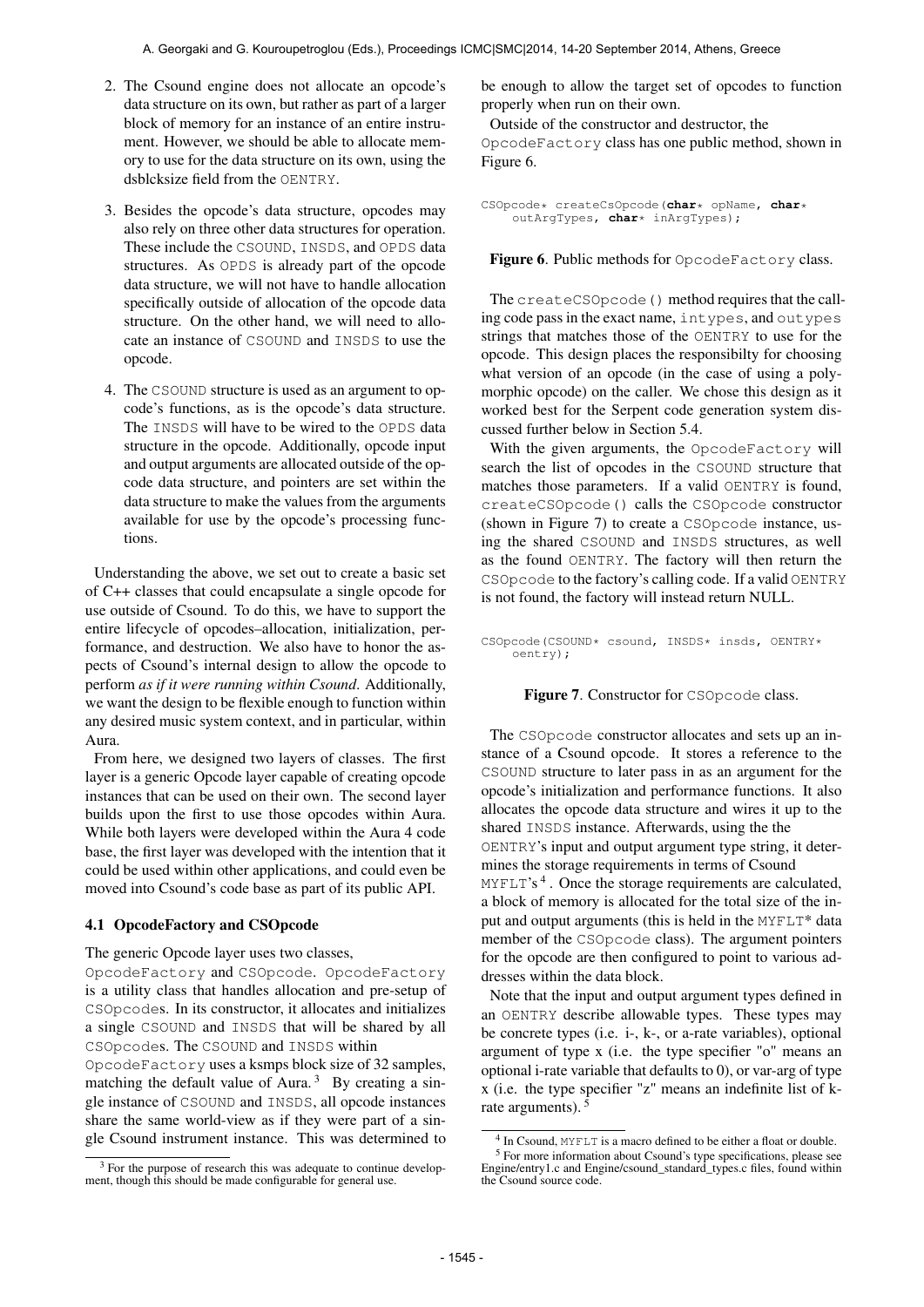As some of the type specifiers may indicate types which have different storage requirements (i.e may be of type k or type a, the first being a single scalar value, and the latter being a vector value), the size of the possible types with the largest value is used. This ensures that there will be enough memory for the type that is actually used, regardless of which type is chosen.

# 4.2 Argument Handling

Once a CSOpcode is returned from an OpcodeFactory, the memory for the opcode data structure is ready to be used, but arguments for the opcode have not yet been set. Pre-configuring the opcode data structure to point to preallocated memory for arguments allows for two different approaches to argument handling (the methods for these approaches are shown in Figure 8). The first approach allows setting of opcode arguments by value. Using these methods will copy values to and from the data member of the CSOpcode class. Because the opcode data structure is configured to point to the values held in the CSOpcode data member, those values will be used when the opcode initialization and performance functions are executed.

```
void setInArgValue(int index, void *mem, size_t
       size);
size_t getOutArgValue(int index, void* mem);
void setInArgPtr(int index, void* mem);
void setOutArgPtr(int index, void* mem);
```
Figure 8. Methods for argument handling in CSOpcode.

The second approach allows for directly setting the argument pointer in the opcode data structure to an address supplied by the CSOpcode client. This approach assumes the client has allocated memory and that the size of the memory is equal in size to the space requirement for the argument that the opcode expects. For example, if the opcode expects an a-rate argument, it will expect that argument will point to memory equal to the size of MYFLT  $\times$  ksmps block size. This approach removes the need to copy the value if the value is already allocated elsewhere and can lead to more efficient processing. Figure 9 shows a diagram of how the two approaches handle argument pointers.



Figure 9. Memory diagram for CSOpcode and argument handling.

#### 4.3 Initialization, Performance, and Destruction

Once arguments have been set by value or by reference, the opcode data structure is ready for initialization. CSOpcode exposes two public methods for initialization and performance (see Figure 10). opInit() delegates to calling the function pointer set as the iopadr in the OENTRY, passing in the CSOUND structure and opcode data structure. This is the same function as would be called if an opcode was being initialized within Csound's engine. The opPerform() function delegates similarly to the opInit() function, but instead uses either the kopadr or aopadr function pointers.

**int** opInit(); **int** opPerform();

Figure 10. Opcode initialization and performance functions in CSOpcode.

Once an init and/or performance function is called, the value in the output argument pointers for the opcode may be read with the updated value generated from the opcode. This can be done by either retrieving the value if using the set-by-value argument methods, or reading the memory directly for the pointer set on the opcode data structure.

When it is time to finish using the opcode, the

~CSOpcode() destructor function will handle releasing memory for the Csound opcode and cleaning up the internal data allocated by CSOpcode.

The OpcodeFactory and CSOpcode class design allows for allocating, initializing, performing, and destroying an opcode instance, separate from its normal usage within a Csound engine. This completes the general usage layer of abstraction. Next we will discuss how this layer is used with Aura's object model and runtime system.

# 5. USING CSOUND OPCODES IN AURA

To use Csound opcodes in Aura, we must first analyze the differences between the abstractions and designs. Next, we must determine how to map concepts from Csound to Aura. Finally, we must develop a means to bridge the two together.

# 5.1 Aura Concepts

In Aura, there are two main abstractions for audio related code: Instr and UGen. These roughly map to Csound instruments and opcodes, but have features unique to Aura. Similar to an opcode, a UGen defines a signal generator or processor. Examples include oscillators, signal summers, and filters. Also like an opcode, UGens are used as part of an Instr. An Instr is basically a container for one or more UGens, much like Csound instruments contain opcodes.

Instr however, differs somewhat from Csound instruments. Instrs can use other Instrs as inputs and outputs, and the network of Instrs can be composed together within the Audio Zone at runtime, often under the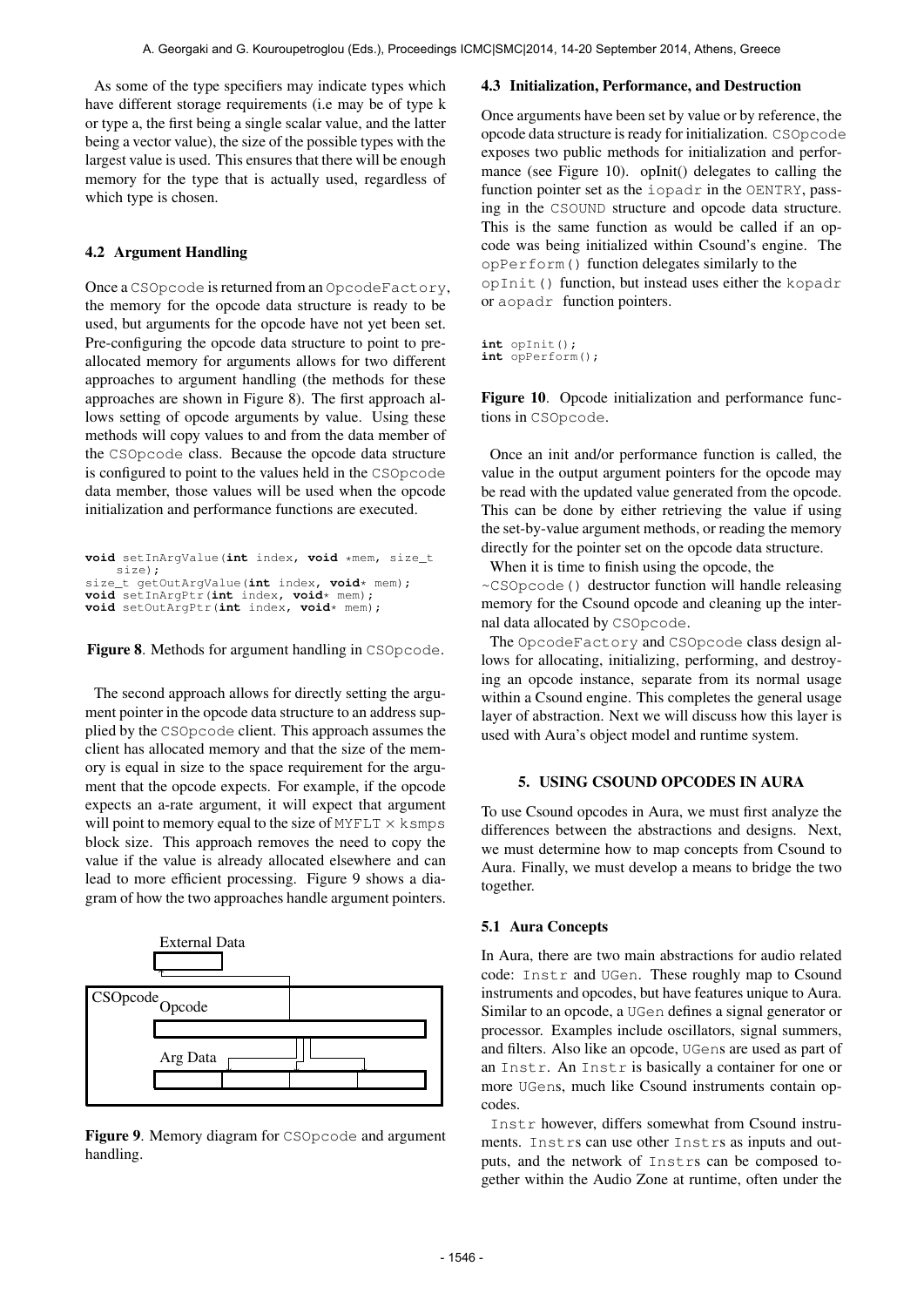control of programs written in the scripting language Serpent [7].

In regards to the two abstractions, the CSOpcode class developed in Section 4 functions much like an Aura UGen, and would be used primarily within C++ where input and output data can easily be allocated and managed. However, to allow users to instantiate opcodes dynamically, possibly by writing code in Serpent, we need to wrap each CSOpcode within an Aura Instr. Rather than write many Instrs by hand, or even generate many Instr subclasses automatically, we developed a special Instr class that uses both OpcodeFactory and CSOpcode to interact with Csound, handle exchange of values between CSOpcode and clients of the Instr class, as well as function normally as any other Instr class would within Aura. Additionally, we developed the appropriate Serpent code to instantiate and use this new Instr class.

Figure 11 shows the design between the Csound, Opcode, and Aura layers.

|        | $C++$                      |              | <b>Serpent</b>  |  |
|--------|----------------------------|--------------|-----------------|--|
| Aura   | CsoundOpcode               | $\leftarrow$ | Serpent Wrapper |  |
| Opcode | CSOpcode                   |              |                 |  |
| Csound | <b>CSOUND INSDS OENTRY</b> |              |                 |  |



#### 5.2 Code Generation

Aura uses a preprocessing script to aid development. The preprocessor reads comments in .h (header) files and automatically generates C++ code and declarations for some Instr methods and for remote method invocation as well as Serpent wrapper code for instantiating the Instr. For this project, we designed a special Instr class called CsoundOpcode that can dynamically create a CSOpcode at initialization.

For native Aura Instrs, there is a one-to-one mapping of an Instr to its Serpent code wrapper. In the case of CsoundOpcode, the decision was made to have a oneto-many mapping. This means that the user writing Serpent code would be presented with many Csound opcodes to use, but that all of the Serpent wrappers would use instances of the same CsoundOpcode class. To achieve this, initialization steps were added to CsoundOpcode not found in other Instr classes. Also, a second Serpent generator script was designed to generate the opcode mappings that would reuse the generated CsoundOpcode Serpent code. More details of each follow below.

# 5.3 CsoundOpcode

The CsoundOpcode class is a sub-class of Aura's Instr class. As mentioned in Section 5.1, the class uses the Opcode layer to create and use CSOpcodes to bridge Aura

Instr usage with Csound's opcode usage. In general, most of the Aura Instr lifecycle maps closely to Csound's opcodes, and CsoundOpcode simply delegates actions to CSOpcode.

The unique aspect of CsoundOpcode is its multi-step initialization. For a native Aura Instr, when Serpent code sends a message to create an instance of an Instr, the  $\text{Inst } r$  is first constructed using its constructor, then an init\_io() function is called as a means to set up argument pointers between Instrs, as well as perform other initialization. However, to accommodate the generic design of CsoundOpcode to map to multiple Serpent representations, the initialization steps of CsoundOpcode were modified.

First, the constructor for CsoundOpcode takes no arguments. At construction time, it only allocates the basic data for the class, but as of yet does no initialization. Next, the init io () function just calls the parent class's init\_io() with zero inputs and outputs. Instead of making the usual connection to other instruments, we will wait to do it at a later time.

Following the standard construction and initialization, a number of special methods were added. First,

set opcode () is a method used to set what Csound opcode the CsoundOpcode class should use. This passes in the exact opcode name, input arg string, and output arg string that should be matched against in the list of OENTRYs available from Csound. This information is then used by OpcodeFactory to create an instance of CSOpcode. Next, set\_a\_input(), set\_b\_input(), and

set\_c\_input() functions are called. Each take in an int index for what argument to set by arg position, and an Aura object that should correspond to the Aura a, b, or c type of the function called. (Aura types are described below.) Once all inputs have been set, a final

init complete() method is called. This then performs the operations that a native Instr would in its init\_io() function, setting up argument pointers.

While care must be taken to call these functions in a specific order, the user does not have to particularly worry about it as the generated Serpent code takes care to do all of the operations correctly. To the user, the Serpent code looks very much like any other Serpent class that wraps an Aura Instr.

### *5.3.1 Mapping Csound and Aura types*

An important part of allowing CsoundOpcode to function within Aura as an Instr is mapping of Aura types to Csound types. In Aura, there are three types: a (audiorate vector), b (control-rate scalar), and c (constant scalar). Fortunately, there is a direct mapping of these types to Csound's a-, k-, and i-type variables, respectively. Not only are they related in purpose, but they also match in storage requirements, if Csound is compiled with MYFLT set to float.

In general, Aura Instrs share values directly by reference, sharing pointers between Instr instances. When an Instr goes to process audio, it will first call the processing methods for the Instrs it depends on, then use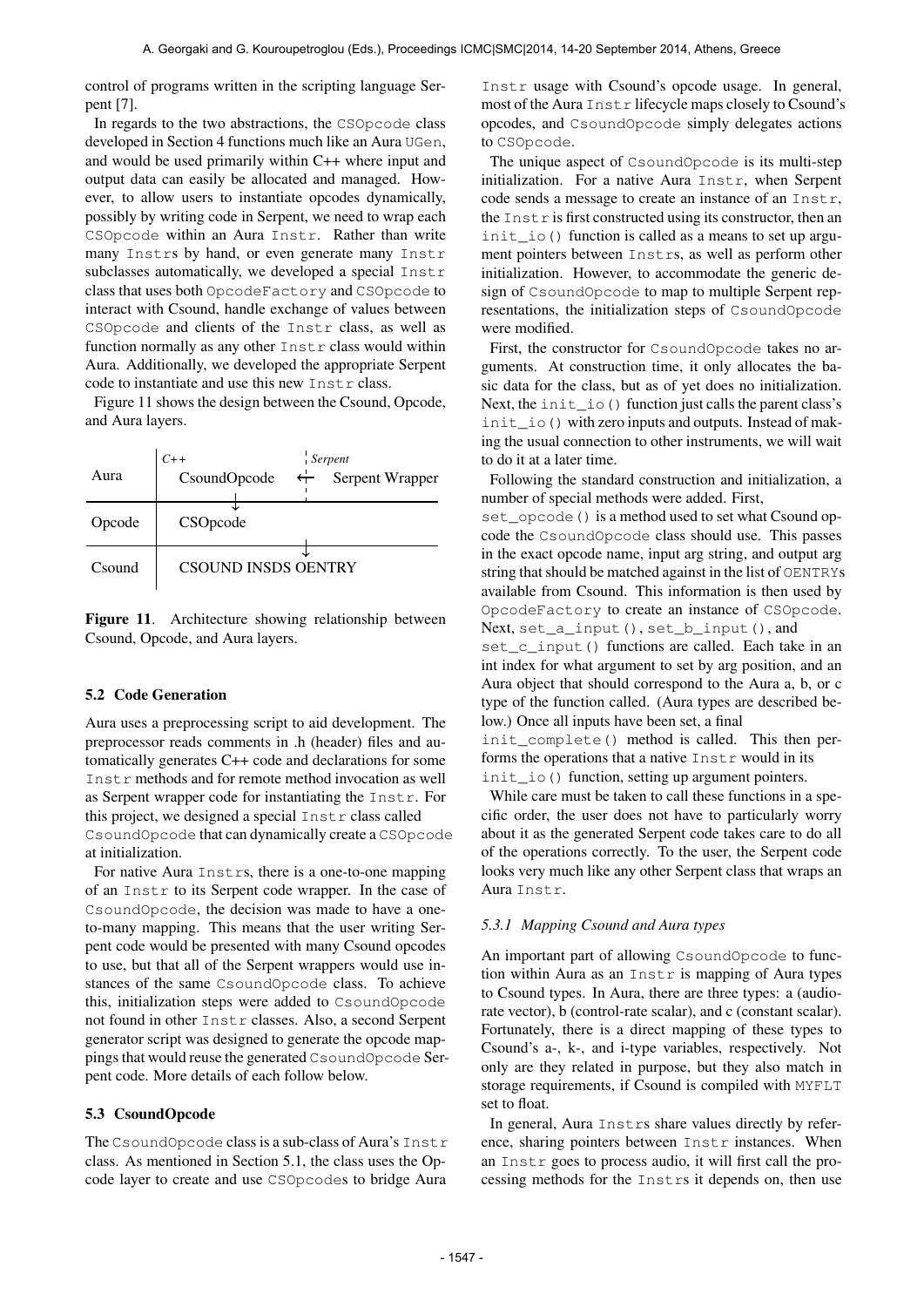the values shared through the pointers directly. For flexibility in CsoundOpcode, code was written to check the sizeof(MYFLT) and compare to the sizeof(float). If these match, then CsoundOpcode will use the standard Aura practice and share pointers, using the corresponding CSOpcode methods for setting and getting arguments by reference. If these do not match, this will be detected and extra work will be done to read and convert values to and from Csound. In this case, the CSOpcode methods for setting and getting arguments by value are used. This gives the flexibility for the Aura user to use the

CsoundOpcode class with either the double or float version of Csound.<sup>6</sup>

Another important thing to note is that while there are corresponding types in Csound for Aura's types, the opposite is not true. Csound has other types for which Aura does not have a corresponding type. These include things like f-sig (phase vocoder analysis signals) and array data types. These types can be accessed through C++ but they are not automatically available using Serpent. This then restricts what opcodes can be supported by automatically generated code, as described in the following section.

# 5.4 Generating Serpent Code

The design of the CsoundOpcode Instr enables the use of Csound opcodes from Aura. However, to make this convenient and safe to use, we need to generate Serpent code that will create CsoundOpcode instances and configure them for the desired opcode. Additionally, we want to make what the user sees look like any other Aura Serpent code, with the Csound opcodes looking and functioning like native Aura Instrs in Serpent.

A Python script was developed to generate stubs in Serpent that encapsulate the operations and parameters needed to instantiate Csound opcodes. Python was used because Csound has an API available to Python. We use the API to query the available opcodes in Csound and then use that information to generate Serpent code. The script takes care not to generate Serpent classes for opcodes where argument types are not available in Aura. Also, a whitelist and blacklist system was added for special cases where OENTRY's were marked up differently than what was documented in the manual, as well as for skipping generation for opcodes that really make sense only in the context of Csound instruments (i.e. opcodes for gotos, if-branching).

One other adjustment was required for Csound opcodes that are polymorphic based upon their output argument types. To handle these cases of polymorphism, the actual name of the generated class has the output types appended to them, i.e. "Linseg\_a", "Linseg\_k". This puts the burden on the user to understand and know what version of the opcode to call, but this was vastly simpler than implementing a type inference system.

The output from the script is a single Serpent file called csound\_opcodes.srp. Using this code, end users can now avail themselves of Csound opcodes within their projects. The following section demonstrates usage of the generated Serpent script.

# 5.5 Example Code

Figure 12 shows a simple example making use of Csound opcodes within Aura, using the Serpent scripting language. The code begins by loading csoundopcode\_rpc.srp, which was generated from the CsoundOpcode class. The information in that file is in turn used by the csound\_opcodes.srp script, discussed in Section 5.4. This is all that is necessary for Aura Serpent users to begin to use Csound opcodes.

```
load "csoundopcode_rpc"
load "csound opcodes"
def adsr(a, d, s, r, u)
       [a, 1, a + d, s, u, s, u + r, 0]tone_bps = adsr(0.01, 0.1, 1.0, 0.5, 1.0)def csTest(amp, freq):
tone = Mult(Moogladder(Vco2(1.0,
       Linseg_k(freq, 0.4, freq * 2, 0.4,<br>
freq, 0.1, freq)),<br>
2000, 0.9), Env(tone_bps), t)<br>
tone.name = "moogladder"
      tone.name =<br>tone.play()
rtsched.cause(4.0, nil, 'csTest', 0.5, 400)
rtsched.cause(6.0, nil, 'csTest', 0.5, 600)
rtsched.cause(8.0, nil, 'csTest', 0.5, 700)
```
Figure 12. Example Serpent code using Csound opcodes and Aura Instrs.

The next block of code defines a utility function that will pack a list with values appropriate for use with the Aura Env Instr. Then, tone\_bps is defined to be used globally by the rest of the script.

Next is the csTest() function. Given an amplitude and frequency, it will create an enveloped, filtered, saw-tooth sound with a modulated frequency. It will last the duration of Env Instr, using the values from tone\_bps. After creating the sound generator, it will call play() on it to schedule it for playback. Note that Mult and Env map to native Aura Instr classes, while Moogladder, Vco2, and Linseg\_k all map to CsoundOpcode Instrs. The CsoundOpcode-based classes look and act in the exact same manner as the native Aura Instr-based classes. (For reference, Figure 13 shows an equivalent Csound ORC code example, written using Csound 6 function-call syntax style.)

The final part of the script uses rtsched() to schedule three events. It uses the  $c$ sTest() function to generate and play Instr instances at times 4.0, 6.0, and 8.0. These events will play using starting frequencies of 400 hz, 600 hz, and 700 hz.

# 6. CONCLUSIONS

This paper has analyzed how Csound opcodes are used in Csound. We developed two layers of code to allow using opcodes outside of the Csound engine in general, as well as to use opcodes within the Aura music system. Bridging together two different music systems has shown us that while

<sup>&</sup>lt;sup>6</sup> In principle, one could also define Aura's sample type to be double and do all DSP in double precision.